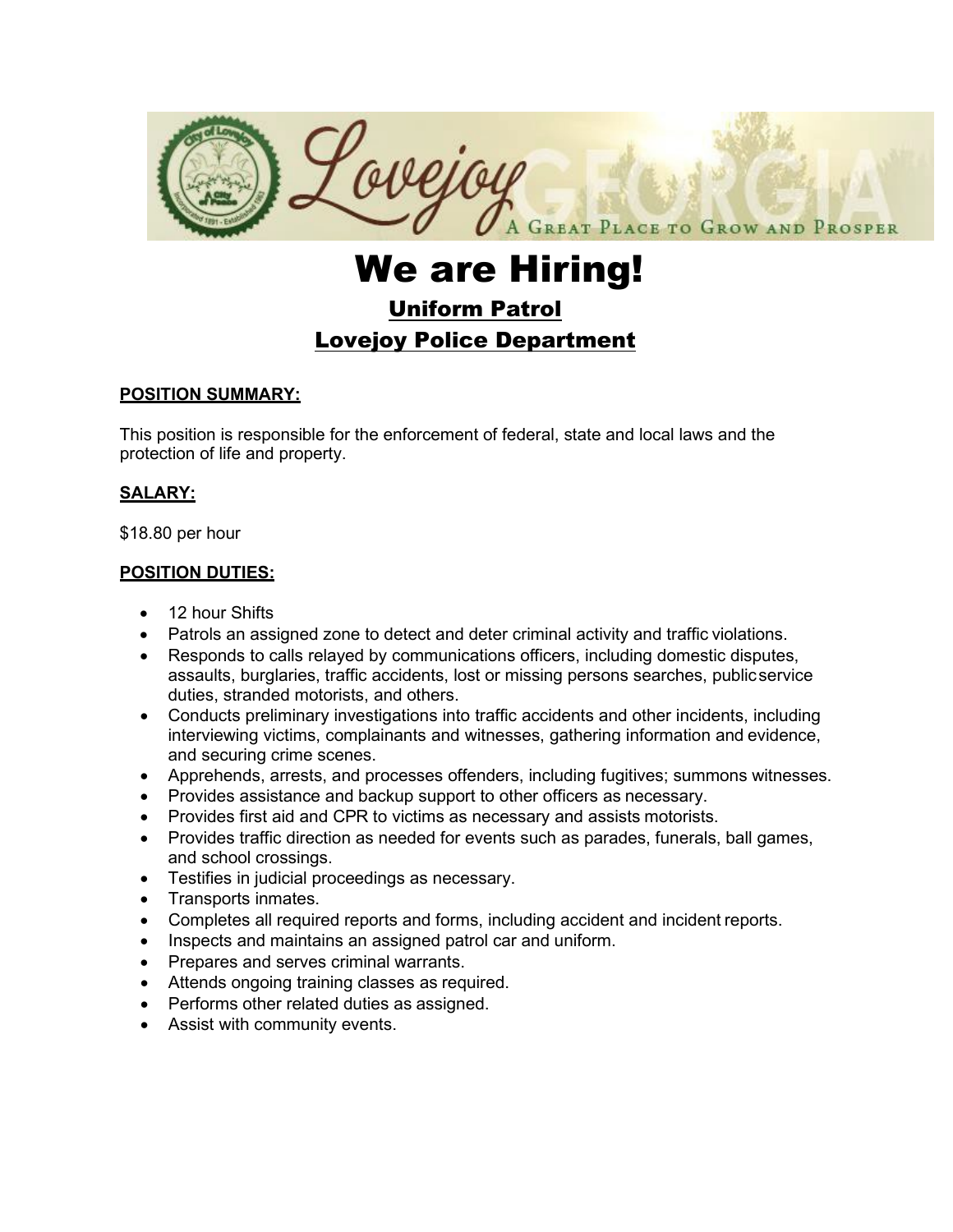## **EDUCATION AND EXPERIENCE:**

• A high school diploma with two years' experience as a P.O.S.T certified law enforcement officer

# **DESIRABLE QUALIFICATIONS:**

- Knowledge of relevant federal and state laws, criminal and traffic codes, search and seizure laws, city ordinances, and departmental policies and procedures.
- Knowledge of traffic investigation techniques and procedures.
- Knowledge of the geography and streets of the city.
- Knowledge of first-aid and CPR techniques.
- Knowledge of the court system and judicial procedures.
- Skill in operating police vehicles, firearms, and emergency equipment.
- Skill in restraining persons without causing physical harm.
- Skill in oral and written communication.

## **BENEFITS INCLUDED:**

- City paid employee life insurance policy
- City pays 100% of employee medical/dental/vision coverage
- GMA retirement plan fully vested after 5 years
- Paid vacation, sick, and holiday leave
- Simple IRA contribution

# **SUPERVISORY CONTROL:**

The Lieutenant or Sergeant assigns work in terms of general instructions. Work is reviewed for compliance with instructions and established procedures, accuracy, and the nature and propriety of the final results.

## **GUIDELINES:**

Guidelines include state and federal laws, traffic laws, city ordinances, and departmental policies and procedures. These guidelines are generally clear and specific, but may require some interpretation in application.

## **SCOPE & EFFECT:**

The purpose of this position is to protect life and property and enforce federal, state, and local laws. Successful performance helps ensure the safety and well-being of citizens and promotes the efficient and effective operation of the department.

## **PHYSICAL DEMANDS:**

The work is typically performed with the employee sitting, standing, walking, running, bending, crouching or stooping. The employee must occasionally lift light or heavy objects, use equipment requiring a high degree of dexterity, be able to distinguish between shades of color, and use the physical force necessary to arrest and restrain persons.